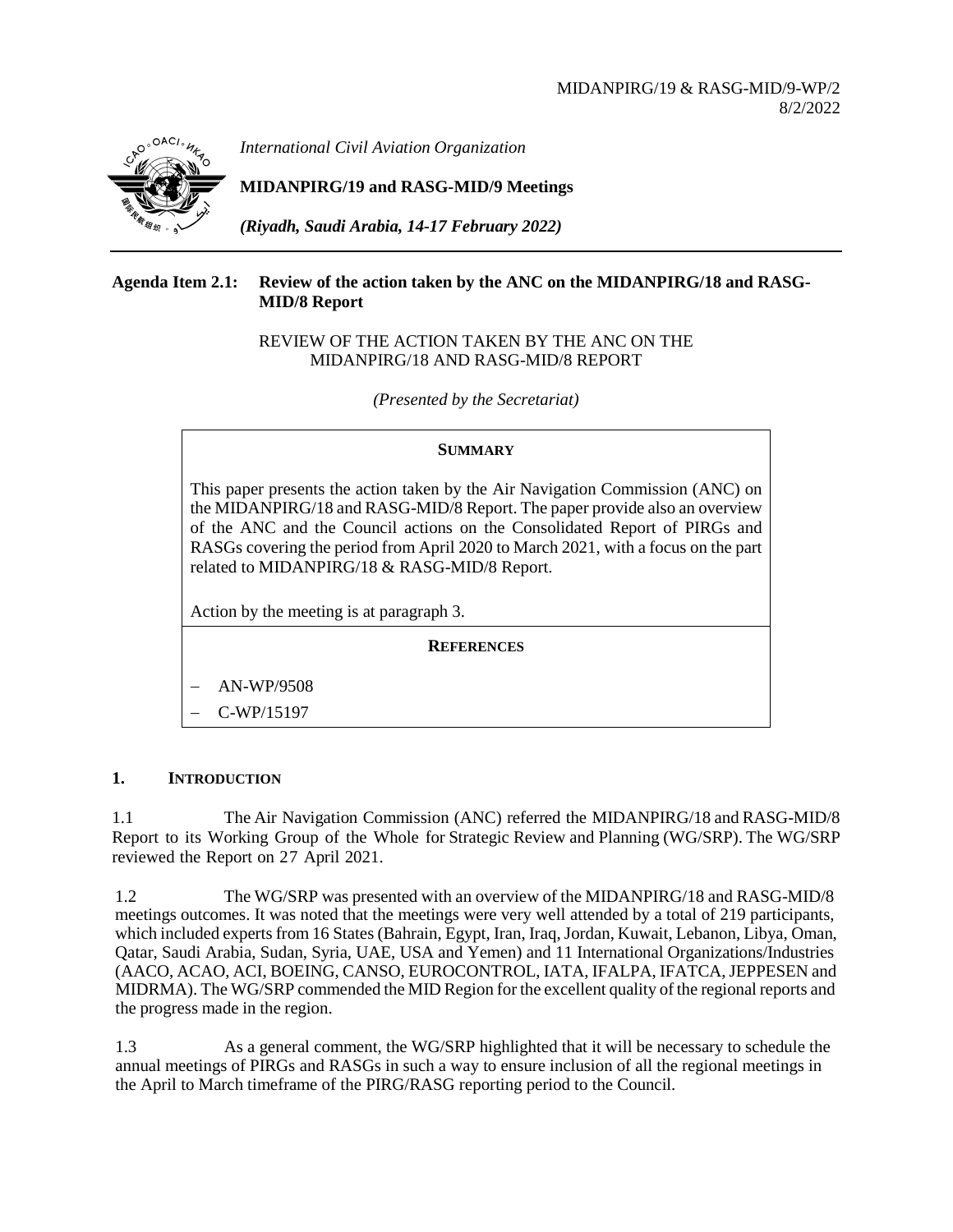#### **2. DISCUSSION**

2.1 The discussion of the WG/SRP focused mainly on the followings:

- Coordination between MIDANPIRG and RASG-MID;
- RASG-MID activities and achievements;
- MIDANPIRG/18 Activities and Achievements; and
- Challenges and lessons learnt identified by the MIDANPIRG/18.
- 2.2 The details are contained in the AN-WP/9508 at **Appendix A**.

2.3 The consolidated annual report on Planning and Implementation Regional Groups (PIRGs) and Regional Aviation Safety Groups (RASGs), covering the period from April 2020 to March 2021 was presented to the Council through C-WP/15197 (Council 223<sup>rd</sup> Session).

2.4 It was noted that all regional PIRG and RASG meetings during this reporting cycle were held via virtual meeting arrangements. These arrangements were necessitated by the exceptional circumstances related to the COVID-19 pandemic and the related global travel and meeting restrictions which prevented face-to-face meetings.

2.5 It was noted that since the introduction of virtual meetings for PIRGs and RASGs, the participation by States and other role players has increased dramatically. However, as part of the challenges reported to the Council, it was highlighted that PIRG/RASG virtual meetings reduce efficiency and flexibility because decision making takes more time and reaching consensus is more difficult. It was also underlined that Virtual meetings are not conducive for complex discussions and different time zones makes it difficult for participants.

2.6 With regard to the review of the uniform methodology for the identification of Air Navigation deficiencies, it was highlighted that work is ongoing and progress will be reported to Council during Q1 2022.

2.7 With regard to the MIDANPIRG/19 and RASG-MID/9 meetings, the Commission noted that excellent coordination took place between the MIDANPIRG and RASG-MID. The Commission noted with satisfaction that the first edition of the Middle East-Regional Aviation Safety Plan (MID-RASP) has been developed in accordance with the Global Aviation Safety Plan (GASP) 2020-2022. The Commission noted that the final version of the Middle East and North African States (MENA) Accident Investigation (AIG) Regional Coordination Mechanism (ARCM) MoU was finalized and circulated to States for signature.

2.8 With regard to the ninth MID Annual Safety Report, the Commission noted that the analysis of reactive and proactive/predictive safety information for the period 2015-2019 identified the RASG-MID safety priorities for the MID Region. They are: runway excursion (RE); abnormal runway contact (ARC) during landing; loss of control - inflight (LOC-I); controlled flight into terrain (CFIT); mid-air collision (MAC); and runway incursion (RI). It was noted that the emerging safety risks include the Global Navigation Satellite System (GNSS) outage and the COVID-19 pandemic.

2.9 The Commission was apprised of the safety indicators related to the accident rate for the MID Region and MID regional average USOAP effective implementation (EI). With regard to the State Safety Programme (SSP) implementation, it was noted with concern that only one State completed it fully.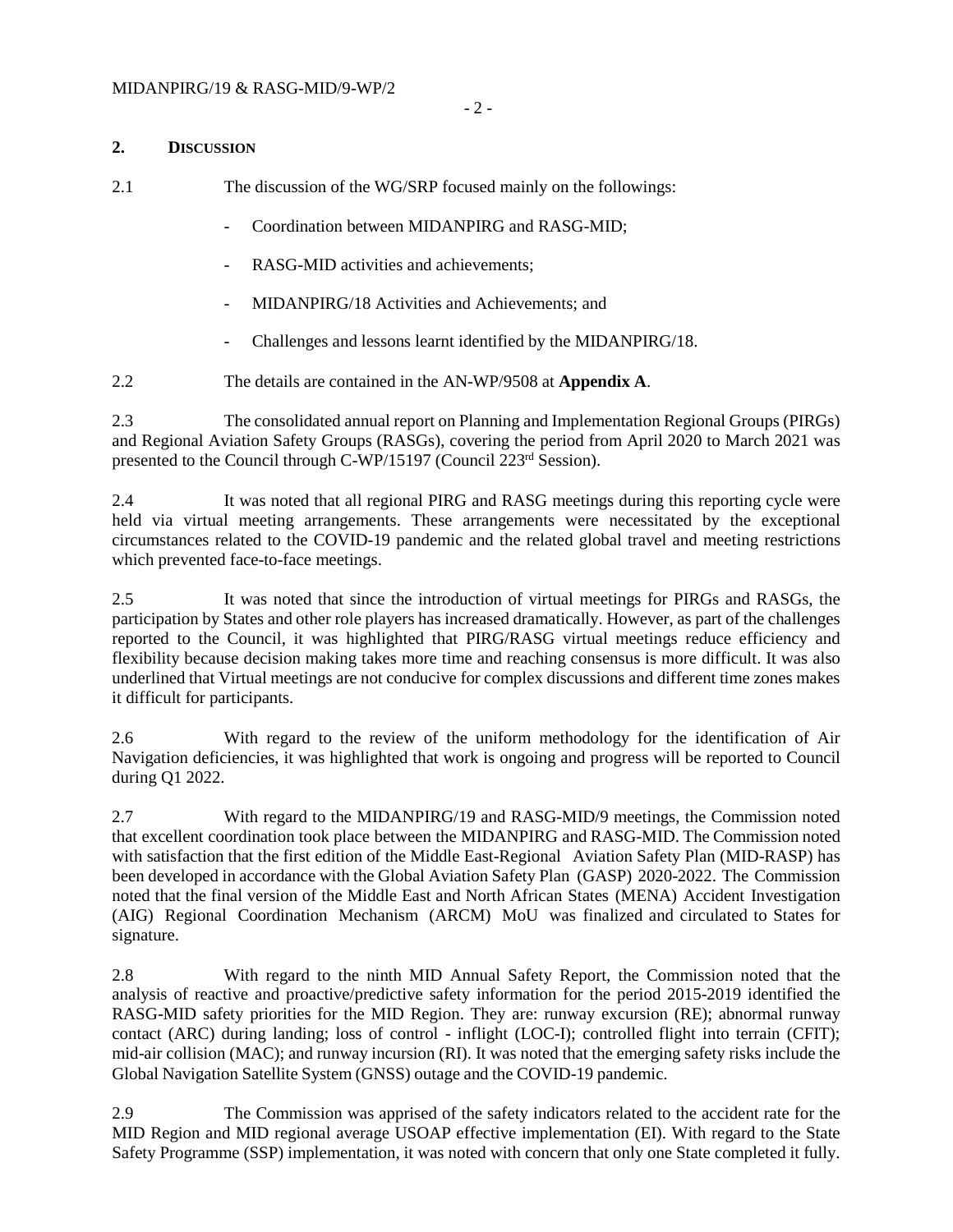The Commission recalled that SSP implementation was already identified as a common/global challenge during the consideration of the consolidated annual report to Council (refer to AN-WP/9416).

2.10 The Commission recalled that on 12 January 2020, a proposal for the amendment of the *Air Navigation Plan —Middle East Region* (Doc 9708, Volume I), concerning the establishment of a Doha flight information region (FIR) and Doha search and rescue region (SRR) (Serial No. MID ANP-I 20/01 – ATM/SAR), was circulated to States and international organizations for comments, in accordance with established procedures. Objections were received from Bahrain, Egypt, Saudi Arabia, United Arab Emirates (UAE) and Yemen. The Commission noted that after further consultations, objections by the mentioned States remained. The Commission recalled that this matter will be considered separately by the ANC and Council (refer to AN-WP/9494).

2.11 The Commission noted that there is a need to update PART 0 – Introduction and PART I - General Planning Aspects (GEN) of the Electronic Regional Air Navigation Plan (eANP), Volume III to keep pace with the latest developments, including alignment with the GANP – Sixth Edition. The Commission requested the Secretariat to harmonize Parts 0 (Introduction) and I (General Planning Aspects) of Volume III and to align it with the GANP Sixth Edition.

### **3. ACTION BY THE MEETING**

3.1 The meeting is invited to note the action of the ANC and Council; and take action, as appropriate.

----------------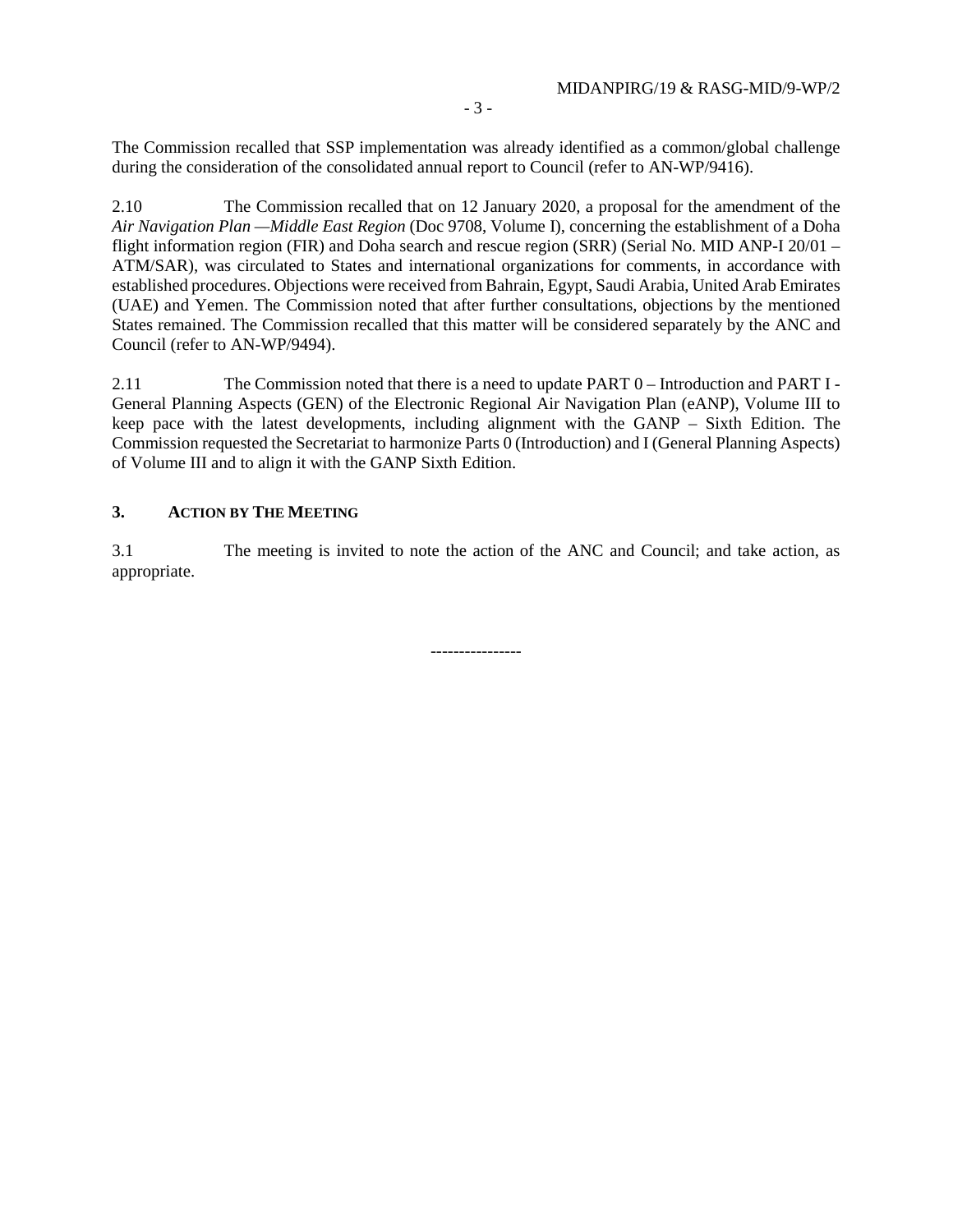International Civil Aviation Organization

AN-WP/9508 03/05/21



**WORKING PAPER**

# **AIR NAVIGATION COMMISSION**

# **REVIEW OF THE REPORT OF THE EIGHTEENTH MEETING OF THE MIDDLE EAST AIR NAVIGATION PLANNING AND IMPLEMENTATION REGIONAL GROUP AND THE EIGHTH MEETING OF THE REGIONAL AVIATION SAFETY GROUP – MIDDLE EAST (MIDANPIRG/18 AND RASG-MID/8)** (Item No. 21717)

(Presented by the Chairperson of the ANC Working Group of the Whole for Strategic Review and Planning)

| <b>SUMMARY</b>                                                                                                                                                                 |  |  |  |
|--------------------------------------------------------------------------------------------------------------------------------------------------------------------------------|--|--|--|
| The ANC Working Group of the Whole for Strategic Review and Planning<br>(WG-SRP) hereby presents its review of the reports of the MIDANPIRG/18 and<br>RASG-MID/8 meetings.     |  |  |  |
| Action by the Air Navigation Commission is in paragraph 3.                                                                                                                     |  |  |  |
| <b>COORDINATION</b>                                                                                                                                                            |  |  |  |
| All related ANB Sections, Middle East Regional Office, Cairo                                                                                                                   |  |  |  |
| <b>REFERENCES</b>                                                                                                                                                              |  |  |  |
| *MIDANPIRG/18 and RASG-MID/8 report<br>((https://www.icao.int/MID/MIDANPIRG/Documents/MID18%20and%<br>20RASGMID8/Final%20Report%20full.pdf)<br><b>AN-WP 9494</b><br>AN-WP 9416 |  |  |  |
| <b>AN-WP 9509</b>                                                                                                                                                              |  |  |  |
| *Principal references                                                                                                                                                          |  |  |  |

### 1. **INTRODUCTION**

1.1 The eighteenth meeting of the Middle East Air Navigation Planning and Implementation Regional Group and the eighth meeting of the Regional Aviation Safety Group-Middle East (MIDANPIRG/18 & RASG-MID/8) were held virtually from 15 to 22 February 2021. Virtual meeting arrangements, managed by the ICAO Middle East Office, Cairo (MID), were necessitated by the exceptional circumstances related to the COVID-19 pandemic and related restrictions on travel and inperson meetings.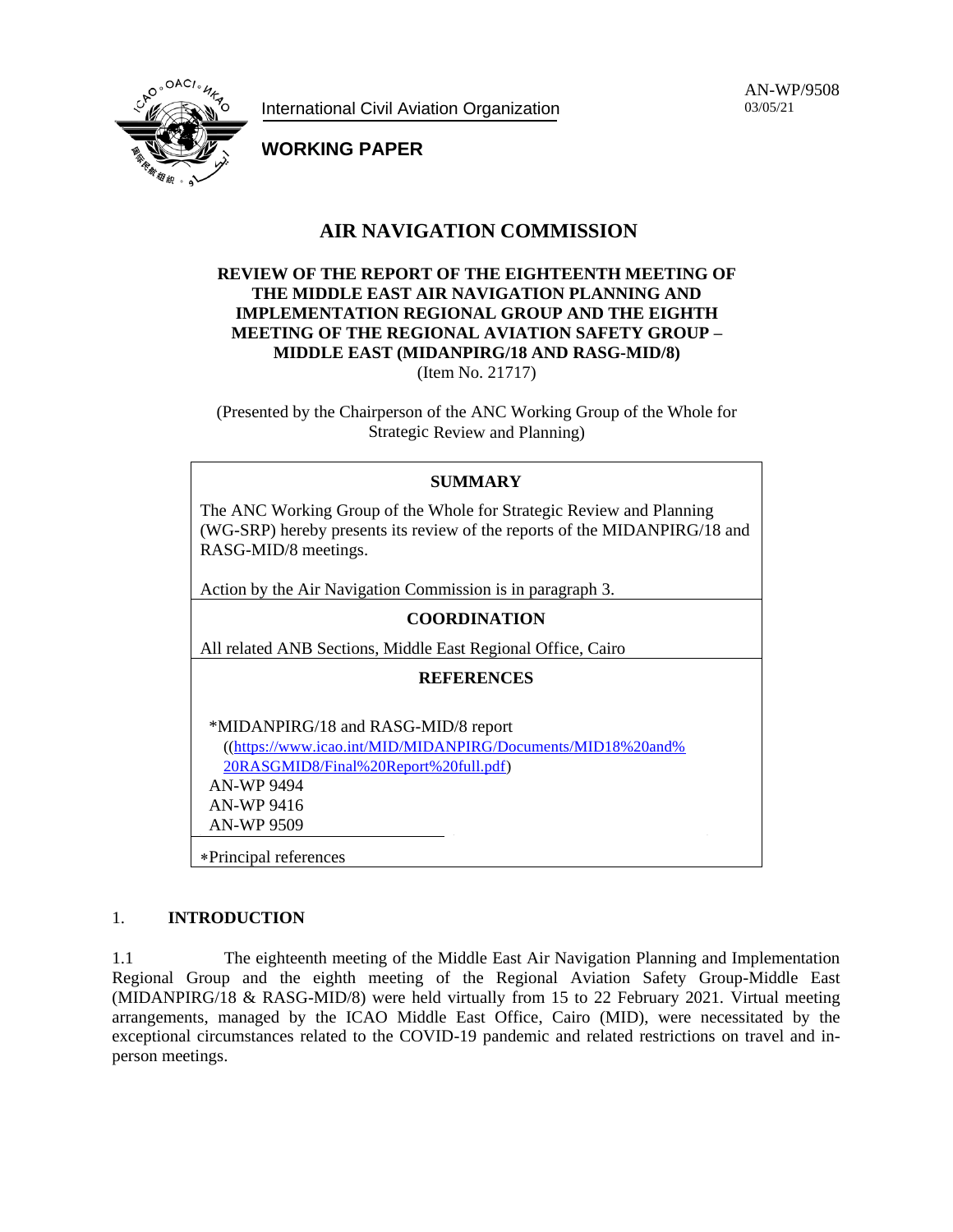1.2 On 27 April 2021, the WG/SRP reviewed the MIDANPIRG/18 and RASG-MID/8 Report presented by Mr. Mohamed Smaoui, Acting Regional Director, MID Regional Office and his team. The WG/SRP thanked Mr. Smaoui and his team for their time and effort in the preparation of this very comprehensive, efficient and clear presentation to the WG/SRP.

1.3 The WG/SRP was presented with an overview of the MIDANPIRG/18 and RASG-MID/8 meetings outcomes. It was noted that the meetings were very well attended by a total of 219 participants, which included experts from 16 States (Bahrain, Egypt, Iran, Iraq, Jordan, Kuwait, Lebanon, Libya, Oman, Qatar, Saudi Arabia, Sudan, Syria, UAE, USA and Yemen) and 11 International Organizations/Industries (AACO, ACAO, ACI, BOEING, CANSO, EUROCONTROL, IATA, IFALPA, IFATCA, JEPPESEN and MIDRMA). The WG/SRP commended the MID Region for the excellent quality of the regional reports and the progress made in the region.

1.4 It was also noted that the MIDANPIRG/18 meeting adopted forty-two Conclusions and sixteen Decisions. The RASG-MID/8 meeting adopted five Conclusions and five Decisions. During the joint Session of the MIDANPIRG/18 and RASG-MID/8 meetings, one Conclusion and one Decision were adopted.

1.5 As a general comment, the WG/SRP highlighted that it will be necessary to schedule the annual meetings of PIRGs and RASGs in such a way to ensure inclusion of all the regional meetings in the April to March timeframe of the PIRG/RASG reporting period to the Council. The WG/SRP was informed that it is planned to organize the future MIDANPIRG and RASG-MID meetings around mid-February of each year.

# 2. **DISCUSSION**

### **Coordination between MIDANPIRG and RASG-MID**

2.1 The WG/SRP noted that excellent coordination took place between the MIDANPIRG and RASG-MID. It was noted that a Remotely Piloted Aircraft System (RPAS) and Unmanned Traffic Management (UTM) Action Group was established to strengthen the collaboration between States and stakeholders for an orderly growth of unmanned air traffic. The Group will also develop and provide the necessary guidance to States.

2.2 With regard to RVSM Implementation, the WG/SRP noted that the MID Region continues to monitor closely this topic. The MID RVSM Safety Monitoring Reports (SMR) 2019 and 2020 were endorsed. In addition, several procedures addressing different RVSM aspects were endorsed (a review of RVSM Safety Protocol procedure, a procedure for temporary RVSM approval, and a procedure for prevention of non-RVSM approved aircraft from operating within the MID RVSM Airspace).

2.3 With regard to performance-based communication and surveillance (PBCS), the WG/SRP noted that, although there are no required communication performance (RCP) and required surveillance performance (RSP) specifications prescribed by MID States for the provision of air traffic services (ATS), a process has been established to ensure that information related to the aircraft registered in MID States and operating in airspace where RCP/RSP specifications are prescribed, are provided and shared with the Middle East Regional Monitoring Agency (MIDRMA).

### **RASG-MID activities and achievements**

2.4 The WG/SRP was informed of the RASG-MID activities and achievements. The WG/SRP noted with satisfaction that the first edition of the MID Regional Aviation Safety Plan (MID-RASP) has been developed in accordance with the GASP 2020-2022.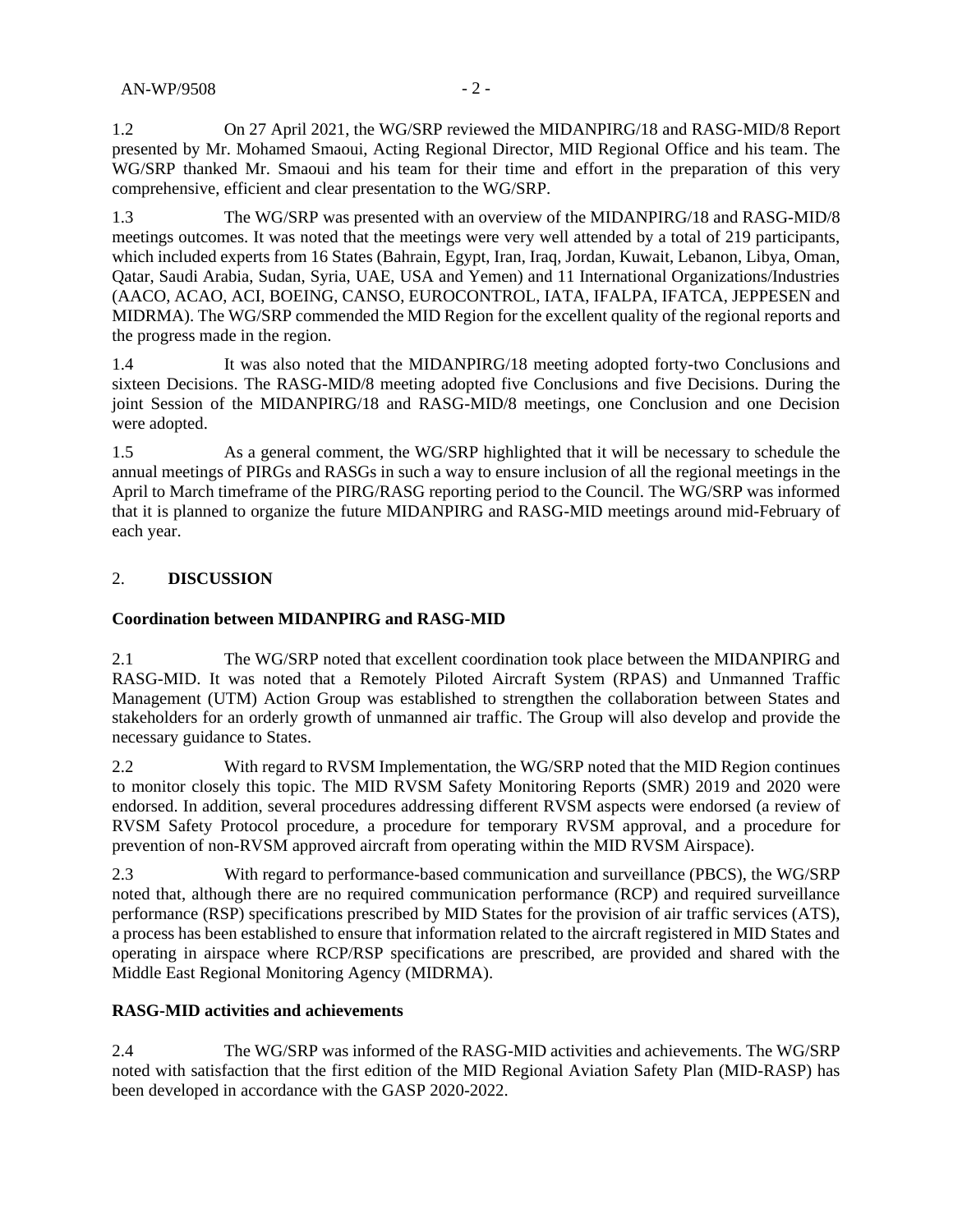2.5 With regard to the COVID-19 pandemic, the WG/SRP noted that the RASG-MID has developed a RASG-MID CART Implementation Plan of Actions, which is in line with the CART recommendations related to Safety.

2.6 The WG/SRP was informed that the Middle East and North African States (MENA) Regional Safety Oversight Organization (RSOO) is a joint project between ACAO and ICAO. The WG/SRP was informed that, during the first meeting of the MENA RSOO Steering Committee (MENA RSOO SC/1) held in Riyadh, Saudi Arabia on 1 October 2018 (back-to-back with the fourth MID Region Safety Summit), fifteen (15) ACAO member States have signed the Letter of Intent related to the establishment of the MENA RSOO (Bahrain, Egypt, Jordan, Kuwait, Lebanon, Libya, Mauritanian, Morocco, Oman, Palestine, Saudi Arabia, Somalia, Sudan, the United Arab Emirates and Yemen).

2.7 The WG/SRP further noted that the MENA RSOO SC/2 meeting is planned to be held in Abu Dhabi, UAE, on 1 November 2021 (back-to-back with the DGCA-MID/6 meeting), if the situation with the COVID-19 allows the conduct of meetings in-person. The WG/SRP was informed that Saudi Arabia has kindly offered to host the MENA RSOO and provide financial and technical support for the first two years of operations.

2.8 The WG/SRP noted that the final version of MENA Accident Investigation (AIG) Regional Coordination Mechanism (ARCM) Memorandum of Understanding (MoU) was finalized and circulated to States for signature.

2.9 The WG/SRP noted with satisfaction the endorsement of the ninth edition of the MID Annual Safety Report. This report, through its strategic approach, focuses on regional operational safety risk, organizational challenges/issues and emerging risks.

2.10 With respect to operational safety risks, the analysis of the reactive and proactive/predictive safety information for the period 2015-2019 identified following safety priorities: runway excursion (RE), abnormal runway contact (ARC) during landing, loss of control-inflight (LOC-I), controlled flight into terrain (CFIT), mid-air collision (MAC), and runway incursion (RI).

2.11 With regard to emerging safety risks, the MID Annual Safety Report includes Global Navigation Satellite System (GNSS) outage and the COVID-19 pandemic.

2.12 With regard to Goal no.1 (Achieve a continuous reduction of operational safety risks), the WG/SRP noted with satisfaction that the 2025-2019 average rate of accident of scheduled commercial above 5700 Kg for the MID Region was 2.02 accidents per million departures (lower than the global average of 2.6). Similarly, the fatal accident rate for scheduled commercial aircraft above 5700kg, was 0.44 fatal accidents per million departures (lower than the global average of 0.61). With regard to the number of runway excursion accidents per million departures, the MID Region is at 0.1 (below the global average of 0.36). With regards to LOC-I related accidents per million departures, the MID Region is at 0.14, above the global average of 0.08.

2.13 With regard to Goal no.2 (Strengthen States' Safety Oversight Capabilities/Progressively Increase the USOAP-CMA EI Scores/Results), the WG SRP noted that MID regional average effective implementation (EI) has increased to 75.59%, higher that the global average EI of 68.39%. It was noted that individually, three States remain below the global average.

2.14 With regard to Goal no 3 (Improve aerodrome safety), the WG/SRP noted that 67% of international aerodromes were certified, which is below the target level of 75% for 2017. On the other hand, 57% of international aerodromes have established Runway Safety Teams (RSTs) which is above the target of 50% by 2020.

2.15 With regard to Goal no. 5 (Implementation of State Safety Programme (SSP)), it was noted with concern that only one State completed it fully. The WG/SRP was informed that numerous States are still struggling with the basics. The WG/SRP recalled that SSP implementation was already identified as a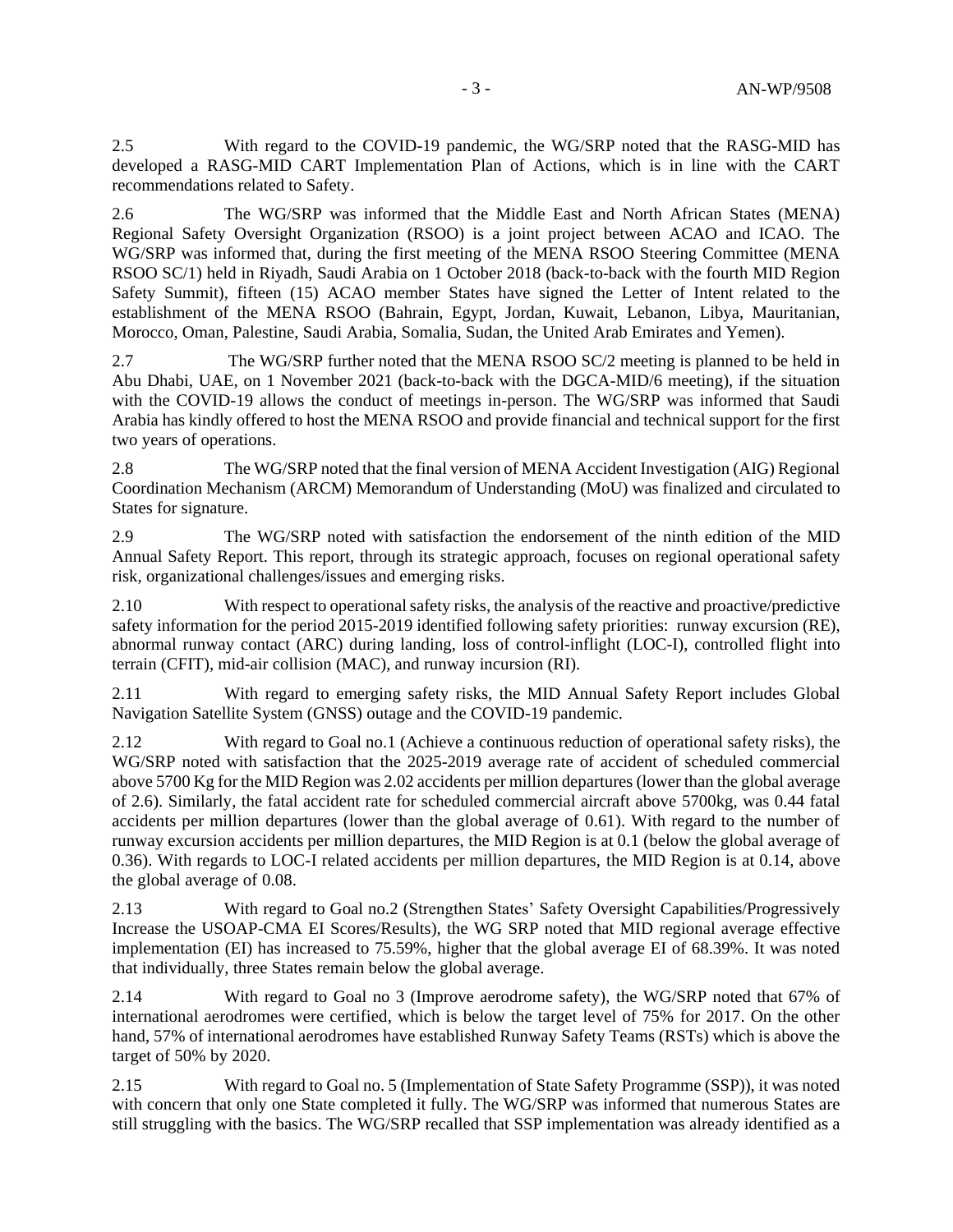common challenge during the consideration of previous consolidated annual reports to Council (AN-WP/9416 refers).

#### **MIDANPIRG/18 Activities and Achievements**

2.16 With regard to ASBU implementation in the MID Region, the WG/SRP noted with satisfaction the endorsement of the MID Region Air Navigation Report – 2020. In addition, the collaborative efforts and actions taken by the ICAO MID Office, in coordination with States and stakeholders, resulted in in the endorsement of the MID Region Air Navigation Strategy (ICAO MID Doc 002). This strategy is aligned with the sixth edition of the GANP and includes, for the first time, an initial list of Key Performance Indicators (KPIs) to be used for the monitoring of the air navigation system performance. It was noted that the main challenge for the monitoring and measurement of KPIs is the collection of necessary data and, accordingly, a step-by-step approach was endorsed by MIDANPIRG in the selection of the initial set of KPIs (four KPIs selected), considering the States' capabilities to track and monitor their implementation in a realistic manner.

2.17 It was noted that the 30 per cent of the priority 1 ASBU Block 0 were fully implemented and 34% partially implemented. The WG/SRP noted a small decrease in implementation in two States. It was explained that this could be due to changes of some monitoring elements in the Air Navigation Strategy and also the expansion of number of airports. The overall implementation of priority 1 ASBU Block 0 Modules in the MID Region is around 58 per cent compared to the 56 per cent in 2019. The implementation of some modules has been acceptable, such as B0-ACAS, B0-AMET, B0-APTA and B0- SNET. However, the WG/SRP noted with concern that, similar to other regions, some States are still facing challenges to implement some Block 0 Modules, like B0-ACDM or B0-DATM.

2.18 With regard to the COVID-19 pandemic the WG/SRP noted that similar to the RASG-MID/8, the MIDANPIRG/18 also endorsed the MIDANPIRG CART Implementation "Plan of Actions". In connection with the COVID-19 and plummeting traffic levels, it was noted that States were invited to provide practices and experience on the use of Air Traffic Control (ATC) simulators for refresher courses, competency checks and examination/assessment purposes to continuously ensure the level of proficiency during extended abnormal traffic periods.

2.19 The WG/SRP noted that the MIDANPIRG/18 reviewed and endorsed the MID Region air traffic flow management (ATFM) concept of operations (CONOPS) version 1.0. In a related development, the WG/SRP noted that MIDANPIRG/18 reviewed and updated the FIFA World Cup 2022 (FWC2022) Action Plan. It was noted that the Middle East Regional Monitoring Agency (MIDRMA) will develop the MID Region RVSM airspace safety assessment related to the FWC2022 based on a worst-case scenario using the available historical data and available tools.

2.20 The WG/SRP noted that the MIDANPIRG/18 reviewed the proposal for the amendment of the *Air Navigation Plan —Middle East Region* (Doc 9708, Volume I), concerning the establishment of a Doha flight information region (FIR) and Doha search and rescue region (SRR) (Serial No. MID ANP-I 20/01 – ATM/SAR). The WG/SRP recalled that this matter will be considered separately by the ANC and Council in this Session (refer to AN-WP/9494).

2.21 The WG/SRP noted that MID States were encouraged to take action for the population of the MID eANP Tables ATM I-1 MID Region Flight Information Regions (FIRs)/ Upper Information Regions (UIRs) and SAR I-1 MID Region Search and Rescue Regions (SRRs), using the agreed guidelines. In addition, States were urged to provide inputs for the MID eANP Volume II, Table ATM II-MID-I: MID Region ATS Route Network, considering the numerous changes to the ATS route network in the region, including; the impact of COVID-19, many airspace re-organization projects, lifting of restrictions on Qatari registered aircraft, etc.

2.22 The WG/SRP noted that the MIDANPIRG updated and endorsed the revised version of the MID eANP Volume III in accordance with the changes brought by ICAO Global Air Navigation Plan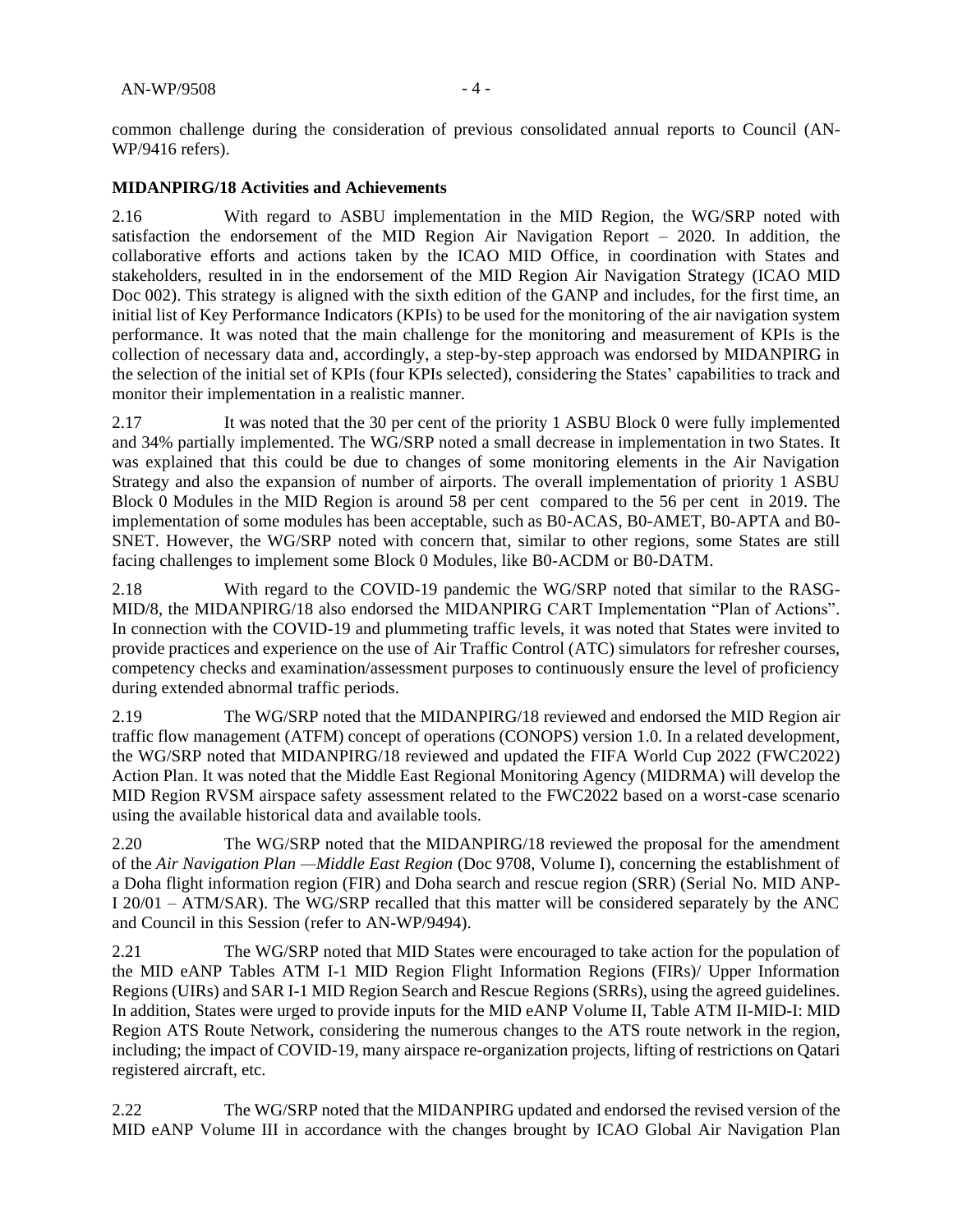(GANP) - Sixth Edition and the revised version of the MID Air Navigation Strategy (MID Doc 002). It was noted that there is a need to update PART 0 – Introduction and PART I - General Planning Aspects (GEN) of the Electronic Regional Air Navigation Plan (eANP) Vol. III to keep pace with the latest developments, including the alignment with the GANP - Sixth Edition. The WG/SRP was informed of the need for support from ICAO HQ to address this matter (Conclusion 18/16 refers).

2.23 The WG/SRP noted that the ICAO MID Regional Office, with the support of concerned Sates, will initiate discussions with EUROCONTROL related to the European AIS Database (EAD), in order to reconsider the charging mechanism to add a lower/upper limit for charging States that are willing to migrate to EAD. It was noted that MIDANPIRG endorsed the MID Region aeronautical information management (AIM) Implementation Roadmap and urged States to review and update their National AIM Implementation Roadmap.

2.24 With regard to identified air navigation deficiencies, the WG/SRP noted that the MIDANPIRG reviewed the list of identified deficiencies. It was noted that States that have not yet provided terrain and obstacle data (TOD) for area 2a, the take-off flight path area, and that the area bounded by the lateral extent of the aerodrome obstacle limitation surfaces (OLS) at international aerodromes, will be included in the List of Air Navigation Deficiencies. The WG/SRP noted that the uniform methodology for the identification of air navigation deficiencies is currently under review and will be considered by the ANC and Council in the first quarter of 2022 (as indicated in AN-WP/9509 - Update on the consolidated report on actions arising from the Resolutions and decisions made by the 40th Session of the ICAO Assembly, revised in light of the impacts of the COVID-19 pandemic on their implementation).

2.25 The WG/SRP recalled that many Notices to Airmen (NOTAMs) issued at global and regional levels are not fully compliant with Annex 15 Standards and Recommended Practices (SARPs) and noted the actions taken by MIDANPIRG to address the issue. The WG/SRP noted the progress achieved in the implementation of performance-based navigation (PBN) approach chart identification transition and the actions taken for the implementation of area navigation (RNAV) to required navigation performance (RNP) chart naming convention, including the status/plans of implementation. It was noted that MIDANPIRG/18 agreed that PBN Standard Instrument Departure Routes and Standard Arrival Routes (SIDs and STARs) will be implemented at all runway ends of international aerodromes as listed in the MID ANP.

2.26 The WG/SRP noted that the ICAO MID Office, with the support of concerned Sates, will initiate discussions with EUROCONTROL in order to explore the possibility of joining the PENS project as an alternative solution for establishing a MID IP Network.

2.27 With regard to navigation matters, it was noted that the GNSS Implementation Guidance and the Surveillance Plan were endorsed.

### **Challenges and lessons learnt identified by the MIDANPIRG/18**

2.28 The WG/SRP noted the challenges faced by States & industry related to COVID-19 as reported by all the regional groups. It was noted that virtual meetings have replaced face-to-face meetings and this has a negative impact.

2.29 The WG/SRP noted that the development of National Air Navigation Plans (NANPs) and National Safety Plans (NASPs) is very slow. It was also noted that some States have difficulties with the development of their NANPs and alignment with the sixth edition of the GANP.

2.30 The WG/SRP was also informed that the population of the MID eANP Tables ATM I-1 and SAR I-1 (FIR boundaries) is very slow.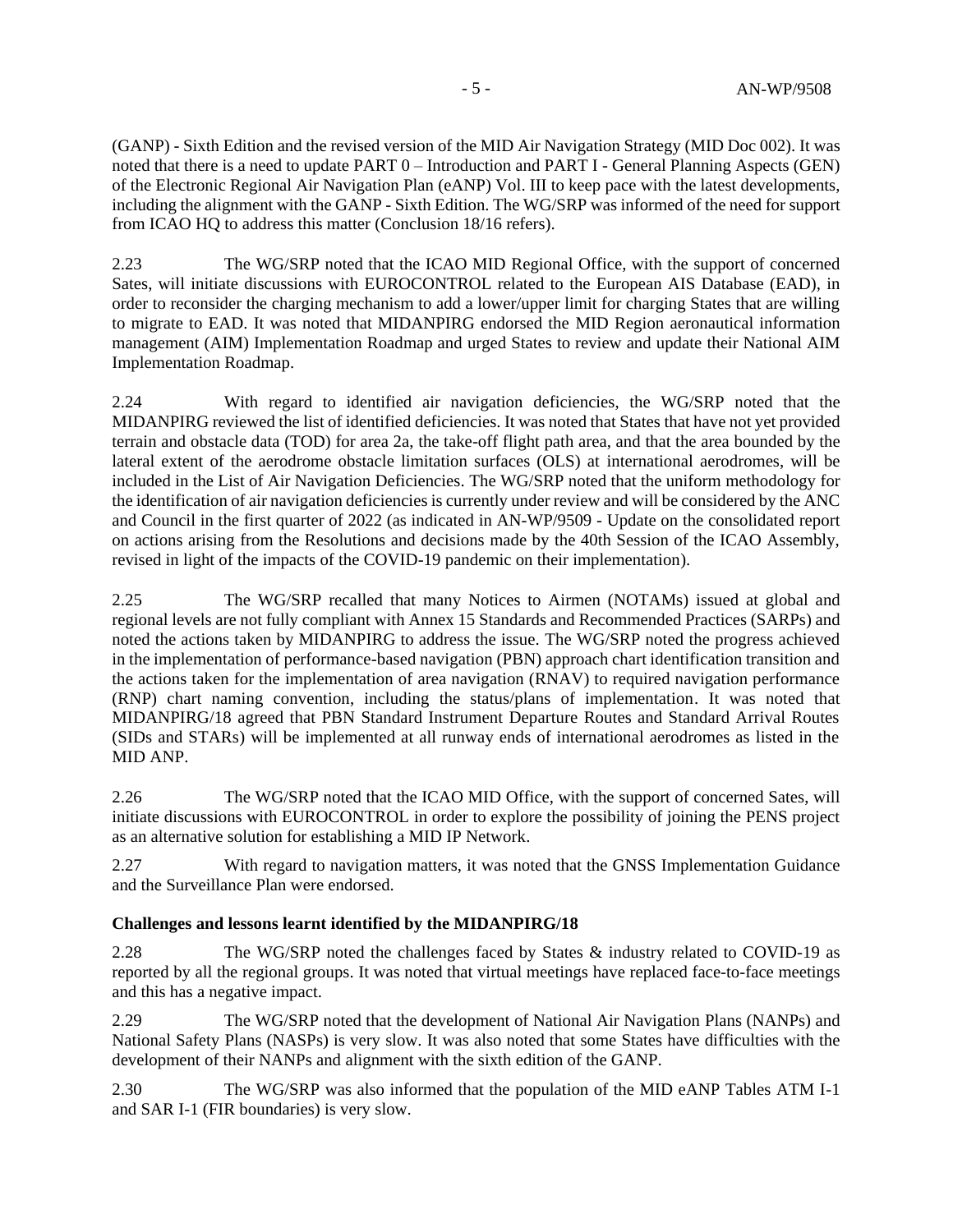2.31 The WG/SRP noted with concern the need for the assignment of new Very High Frequency (VHF) band frequencies due to the saturation of the VHF band in certain areas in the MID Region. This is specifically prevalent in the Gulf and northern parts of the MID Region. The WG/SRP noted the urgent need to develop a long-term frequency assignment plan in the MID Region. This may necessitate a review of all frequencies assigned in the past, which may be very challenging. The WG/SRP noted that, amongst others, a solution may be to decrease channel spacing.

2.32 With regard to lessons learnt, the WG/SRP noted the satisfaction expressed with the arrangements for the conduct of MIDANPIRG and RASG-MID meetings concurrently (plenary sessions and parallel tracks, even in a virtual setting). The WG/SRP noted the need to develop procedures related to the conduct of virtual meetings for inclusion in the Procedural Handbooks of MIDANPIRG and RASG-MID.

2.33 The WG/SRP noted that the State Letters Online Monitoring Tool (SLOMT) that is planned to assist States with State Letter Response was delayed due to the COVID-19 pandemic. The WG/SRP was informed that the budget to develop the SLOMT was secured by ICAO and that the SLOMT is expected to be available by the end of 2021.

#### 3. **ACTION BY THE AIR NAVIGATION COMMISSION**

- 3.1 The Air Navigation Commission is invited to:
	- a) note the MIDANPIRG/18 and RASG-MID/8 Meeting Reports and the WG/SRP report thereon as contained in this paper; and
	- b) approve the actions related to the Conclusion identified in the Appendix.

— — — — — — — —